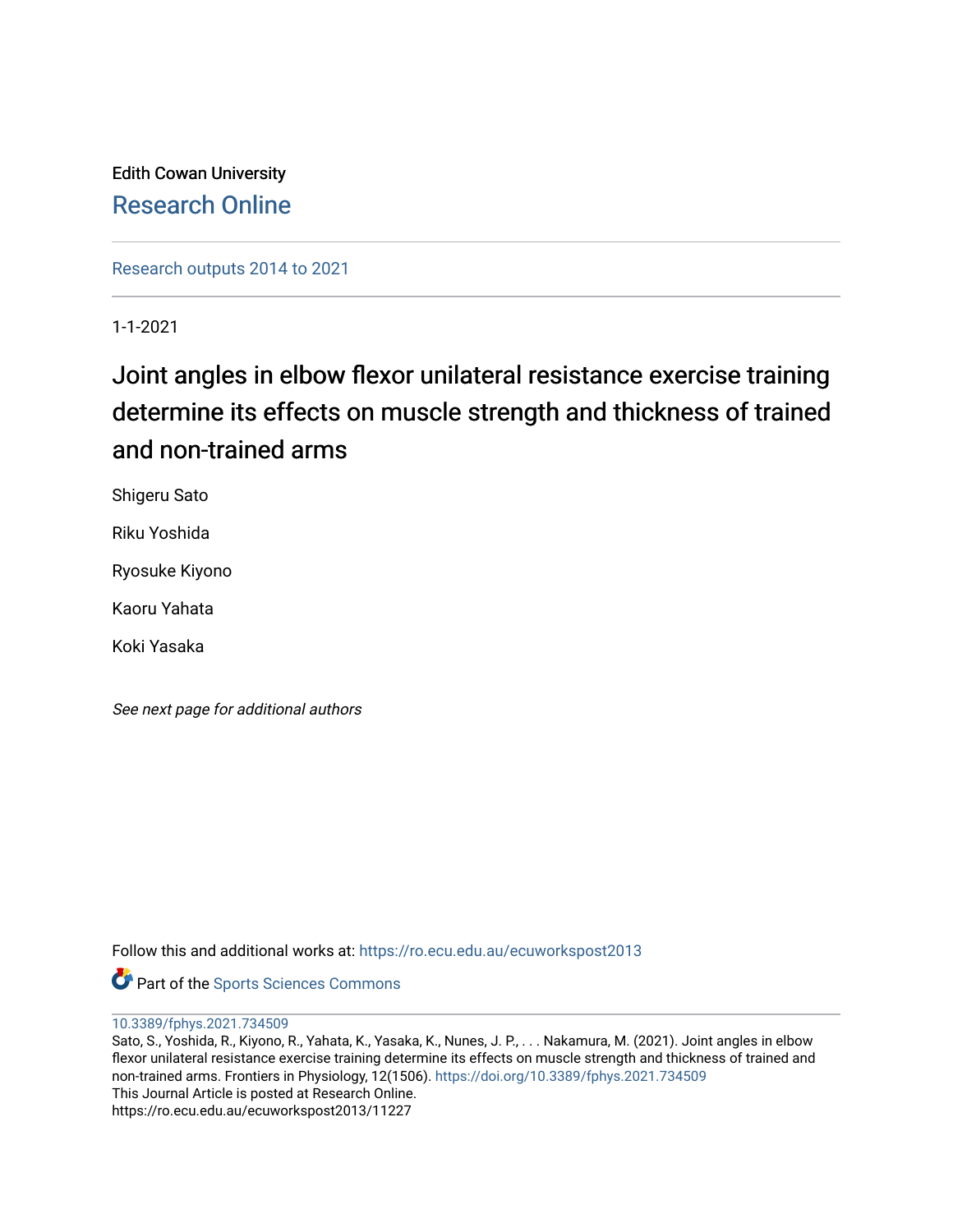#### Authors

Shigeru Sato, Riku Yoshida, Ryosuke Kiyono, Kaoru Yahata, Koki Yasaka, João Pedro Nunes, Kazunori Nosaka, and Masatoshi Nakamura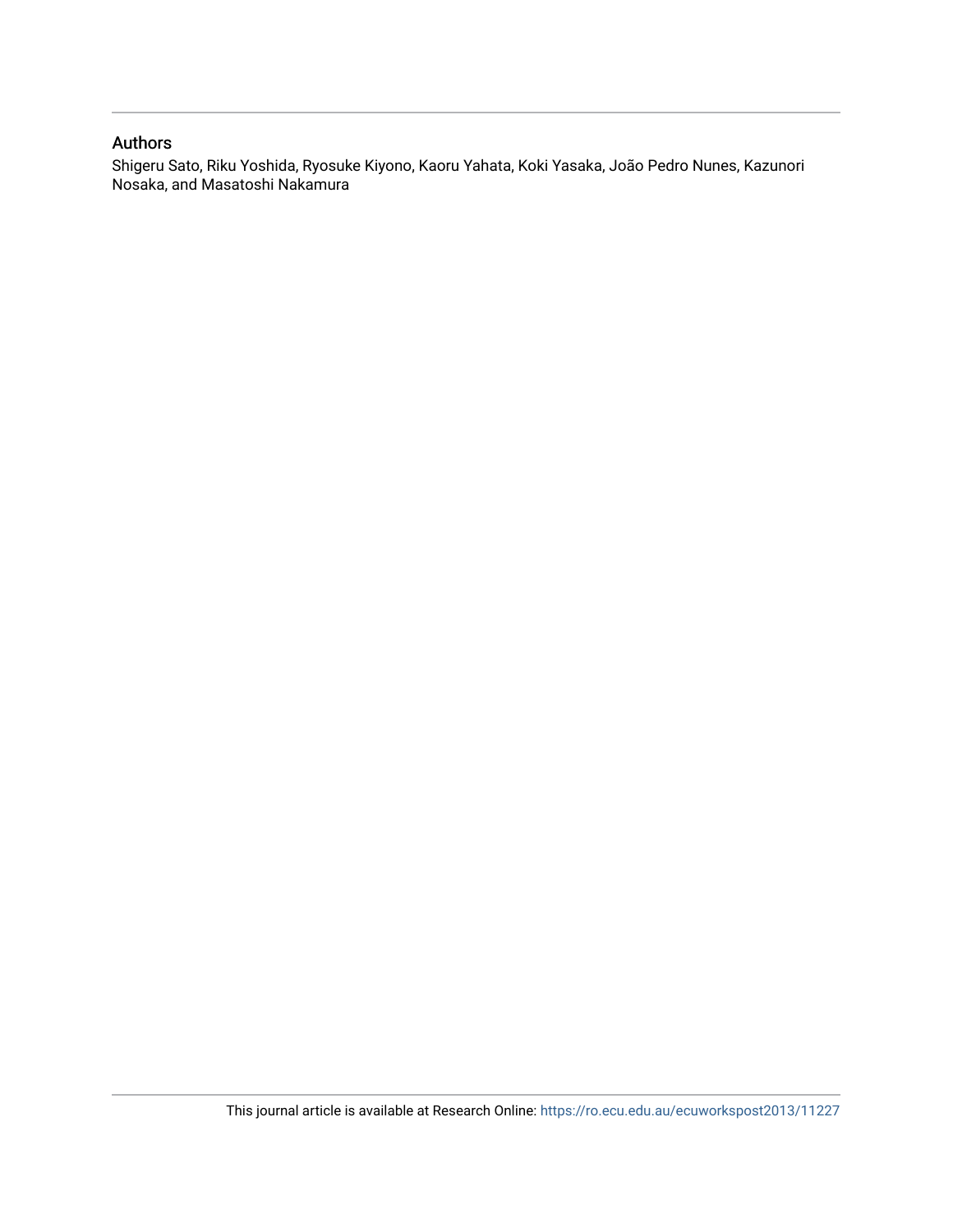



# [Elbow Joint Angles in Elbow Flexor](https://www.frontiersin.org/articles/10.3389/fphys.2021.734509/full) Unilateral Resistance Exercise Training Determine Its Effects on Muscle Strength and Thickness of Trained and Non-trained Arms

Shigeru Sato<sup>1</sup>, Riku Yoshida<sup>1</sup>, Ryosuke Kiyono<sup>1</sup>, Kaoru Yahata<sup>1</sup>, Koki Yasaka<sup>2</sup>, João Pedro Nunesª, Kazunori Nosaka4 and Masatoshi Nakamura1,2\*

1 Institute for Human Movement and Medical Sciences, Niigata University of Health and Welfare, Niigata, Japan, <sup>2</sup> Department of Physical Therapy, Niigata University of Health and Welfare, Niigata, Japan, <sup>3</sup> Metabolism, Nutrition, and Exercise Laboratory, Physical Education and Sport Center, Londrina State University, Londrina, Brazil, <sup>4</sup> Centre for Exercise and Sports Science Research, School of Medical and Health Sciences, Edith Cowan University, Joondalup, WA, Australia

#### **OPEN ACCESS**

#### Edited by:

Atle Hole Saeterbakken, Western Norway University of Applied Sciences, Norway

#### Reviewed by:

Xin Ye, University of Hartford, United States Paizis Christos, Université de Bourgogne, France

\*Correspondence: Masatoshi Nakamura [masatoshi-nakamura@nuhw.ac.jp](mailto:masatoshi-nakamura@nuhw.ac.jp)

#### Specialty section:

This article was submitted to Exercise Physiology, a section of the journal Frontiers in Physiology

Received: 01 July 2021 Accepted: 19 August 2021 Published: 16 September 2021

#### Citation:

Sato S, Yoshida R, Kiyono R, Yahata K, Yasaka K, Nunes JP, Nosaka K and Nakamura M (2021) Elbow Joint Angles in Elbow Flexor Unilateral Resistance Exercise Training Determine Its Effects on Muscle Strength and Thickness of Trained and Non-trained Arms. Front. Physiol. 12:734509. doi: [10.3389/fphys.2021.734509](https://doi.org/10.3389/fphys.2021.734509) The present study compared two unilateral arm curl resistance exercise protocols with a different starting and finishing elbow joint angle in the same ROM for changes in elbow flexors strength and muscle thickness of the trained and non-trained arms. Thirty-two non-resistance trained young adults were randomly assigned to one of the three groups: extended joint training (0°–50°; EXT,  $n = 12$ ); flexed joint training (80°–130°; FLE,  $n = 12$ ); and non-training control  $(n = 8)$ . The exercise training was performed by the dominant arms twice a week for 5 weeks with gradual increases in the training volume over 10 training sessions, and the non-dominant (non-trained) arms were investigated for the cross-education effect. Maximal voluntary contraction torque of isometric (MVC-ISO), concentric (MVC-CON), and eccentric contractions (MVC-ECC), and thickness (MT) of biceps brachii and brachialis of the trained and non-trained arms were assessed at baseline and 4–8 days after the last training session. The control group did not show significant changes in any variables. Significant ( $P < 0.05$ ) increases in MVC-ISO torque (16.2  $\pm$  12.6%), MVC-CON torque (21.1  $\pm$  24.4%), and MVC-ECC torque  $(19.6 \pm 17.5%)$  of the trained arm were observed for the EXT group only. The magnitude of the increase in MT of the trained arm was greater  $(P < 0.05)$  for EXT (8.9  $\pm$  3.9%) than FLE (3.4  $\pm$  2.7%). The cross-education effect was evident for MVC-ISO (15.9  $\pm$  14.8%) and MVC-CON (16.7  $\pm$  20.0%) torque of the EXT group only. These results suggest that resistance training at the extended elbow joint induces greater muscle adaptations and cross-education effects than that at flexed elbow joint.

Keywords: maximal voluntary contraction torque, isometric, concentric, eccentric, cross-education effect, range of motion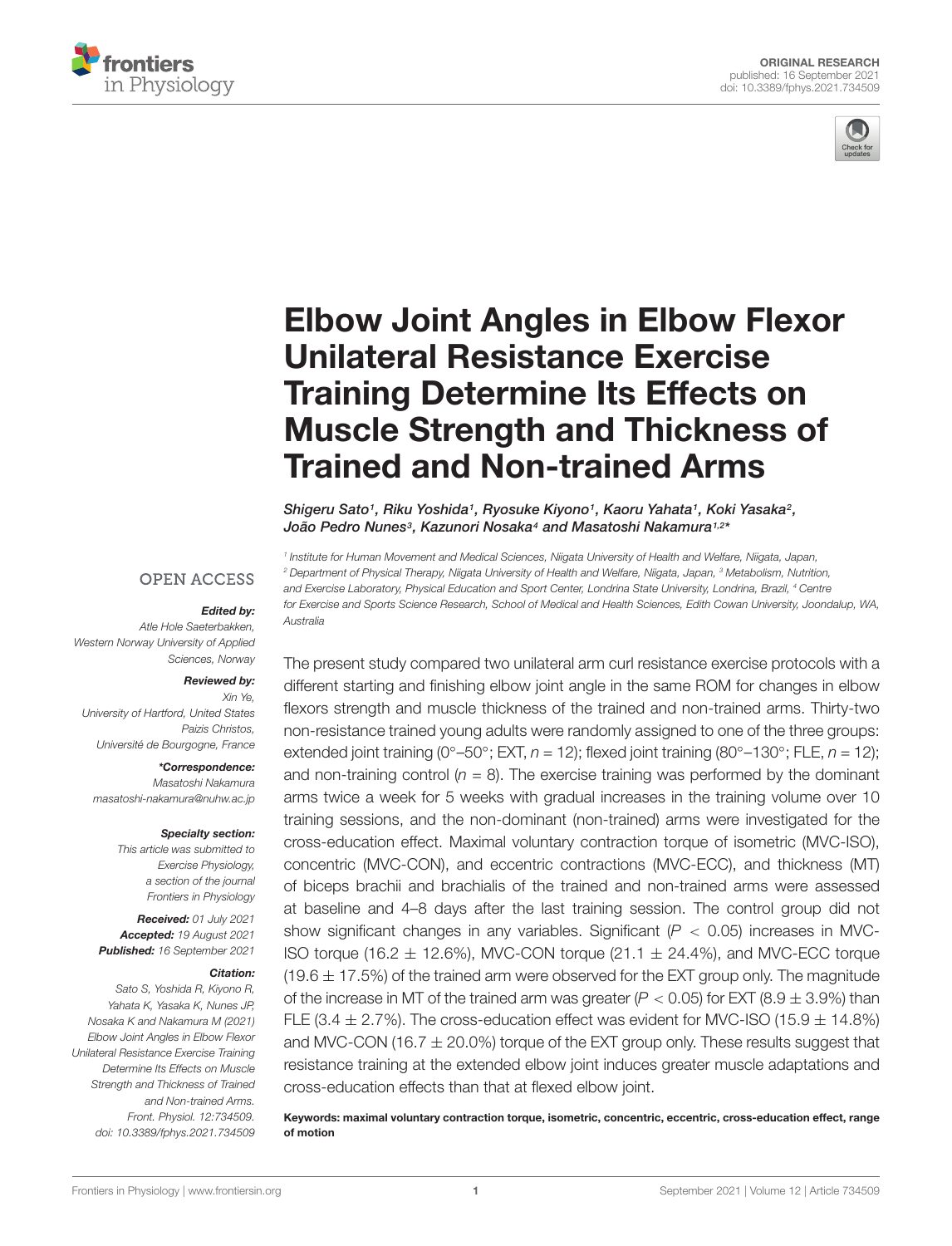# **INTRODUCTION**

In resistance training, range of motion (ROM) is a factor influencing its effects on muscle adaptations [\(Schoenfeld and](#page-10-0) [Grgic,](#page-10-0) [2020\)](#page-10-0). [Schoenfeld and Grgic](#page-10-0) [\(2020\)](#page-10-0) showed in their recent systematic review article that performing resistance training through a full ROM induced greater effects on hypertrophy of the lower body musculature when compared with training with a partial ROM. They also stated that research on the effects of ROM on upper limb muscles was limited and conflicting. To the best of our knowledge, only two studies have examined the effects of ROM in upper limb muscle resistance training on muscle strength and muscle hypertrophy.

[Pinto et al.](#page-10-1) [\(2012\)](#page-10-1) reported that the increase in elbow flexion one-repetition maximum (1-RM) strength was significantly greater after a full ROM (0◦–130◦ elbow flexion) protocol (26%) than a partial ROM (50◦–100◦ elbow flexion) protocol (16%), but the increase in brachialis plus biceps thickness was similar between the full (10%) and partial ROM (8%) groups. [Goto](#page-10-2) [et al.](#page-10-2) [\(2019\)](#page-10-2) compared a full ROM (0◦–120◦ elbow flexion) and a partial ROM (45◦–90◦ elbow flexion) triceps extension resistance training for changes in muscle strength and muscle cross-sectional area (CSA) of the elbow extensors performed by resistance-trained men three times a week for 8 weeks. They showed that the partial ROM group had significantly greater increases in maximum voluntary contraction (MVC) torque (40%) and CSA (49%) than the full ROM group (24, 28%). They speculated that the resistance training in partial than full ROM would induce greater intramuscular hypoxia, which would increase muscle protein synthesis, growth hormone, and mammalian targets of rapamycin (mTOR) signaling, inducing greater muscle adaptations. When a full and a partial ROM resistance exercise protocol are compared, not only the ROM per se but also muscle length in the ROM appears to affect its training effects. Thus, the effects of muscle length in a function of joint angle should be considered for resistance training protocols.

In relation to the muscle length effect, [Noorkõiv et al.](#page-10-3) [\(2015\)](#page-10-3) compared isometric resistance training of the knee extensors at a longer muscle length (75◦–100◦ knee flexion) vs. a shorter muscle length (30◦–50◦ knee flexion), performed 5 times of 5 s per session, 3 times a week for 6 weeks. They showed that maximal voluntary concentric contraction torque (12–13%) and knee extensor muscle volume (4.8–8.2%) increased significantly only after the longer muscle length training. In a dynamic resistance exercise study, [Nunes et al.](#page-10-4) [\(2020\)](#page-10-4) compared two types of bicep curl training with a cable-pulley system which induced greater torque at short muscle lengths vs. a barbell which could apply greater torque at long muscle lengths, performed three times a week for 10 weeks for changes in muscle strength and thickness of the elbow flexors. They showed that maximum voluntary isometric contraction (MVC-ISO) strength at a long muscle length (20° elbow flexion) increased significantly greater after the barbell (39%) than the cable-pulley training (30%) without a difference in biceps brachii thickness increase. [Nosaka](#page-10-5) [et al.](#page-10-5) [\(2005\)](#page-10-5) compared two protocols of eccentric exercise of the elbow flexors with different starting positions of the elbow

joint, 50◦–0◦ elbow flexion (long muscle lengths) and 130◦– 80◦ elbow flexion (short muscle lengths), and showed greater muscle damage indicated by decreases in MVC-ISO strength and increases in muscle soreness, upper arm circumference, plasma creatine kinase and magnetic resonance image (MRI) T2 relaxation time after the long than short muscle length protocol. These studies suggest that dynamic resistance training effects are different between long and short muscle length protocols with the same range of motion. However, no previous study has investigated the effects of elbow joint ROM in which muscles are activated in different lengths (i.e., long vs. short muscle lengths) on muscle strength changes and muscle hypertrophy.

It has been reported that unilateral resistance training increases muscle strength in the contralateral non-trained homologous muscle, which is referred to as the cross-education effect [\(Manca et al.,](#page-10-6) [2017,](#page-10-6) [2021\)](#page-10-7). [Manca et al.](#page-10-7) [\(2021\)](#page-10-7) have concluded that the main mechanisms underpinning the crosseducation effect are neural adaptations; particularly changes in cortical excitability in the primary motor and supplementary motor areas ipsilateral to the trained limb. A meta-analysis by [Manca et al.](#page-10-6) [\(2017\)](#page-10-6) showed that there was a positive correlation between the degree of muscle strength increase in the trained limb and that of the non-trained limb. [Carr et al.](#page-10-8) [\(2021\)](#page-10-8) have recently reported a greater reduction in maximal force due to fatigue after intermittent maximal isometric contractions at a long than a short muscle length in biceps brachii. In addition, [Fariñas et al.](#page-10-9) [\(2019\)](#page-10-9) mentioned that the set configuration causing more fatigue showed a greater adaptation of the central nervous system, which showed a greater cross-education effect in the nontrained arm. If the resistance training effects are affected by the muscle lengths, it may be that the cross-education effect is also different between the long and short muscle length protocols. However, this does not appear to have been investigated in the previous studies.

Therefore, the purpose of this study was to compare two unilateral arm curl protocols in which the ROM was the same, but the starting and finishing elbow joint angles were different; 0 ◦–50◦ (more extended joint exercise, presumably long muscle lengths) and 80◦–130◦ (more flexed joint exercise, presumably short muscle lengths) for changes in elbow flexors strength and biceps brachii and brachialis muscle thickness of the trained and non-trained arms following a short (5-week) training performed twice a week by untrained young adults. A previous study (Sato et al. [in press]) reported that the 5-week training with gradual increases in the training volume over 10 sessions increased muscle strength (22.5%) and muscle thickness (7.1%) of the elbow flexors. It was hypothesized that the magnitude of increases in the strength and muscle thickness would be greater for the extended than flexed joint protocol for both trained and nontrained arms.

#### MATERIALS AND METHODS

#### Study Design

A randomized repeated measures experimental design was used to compare the effects of unilateral elbow flexor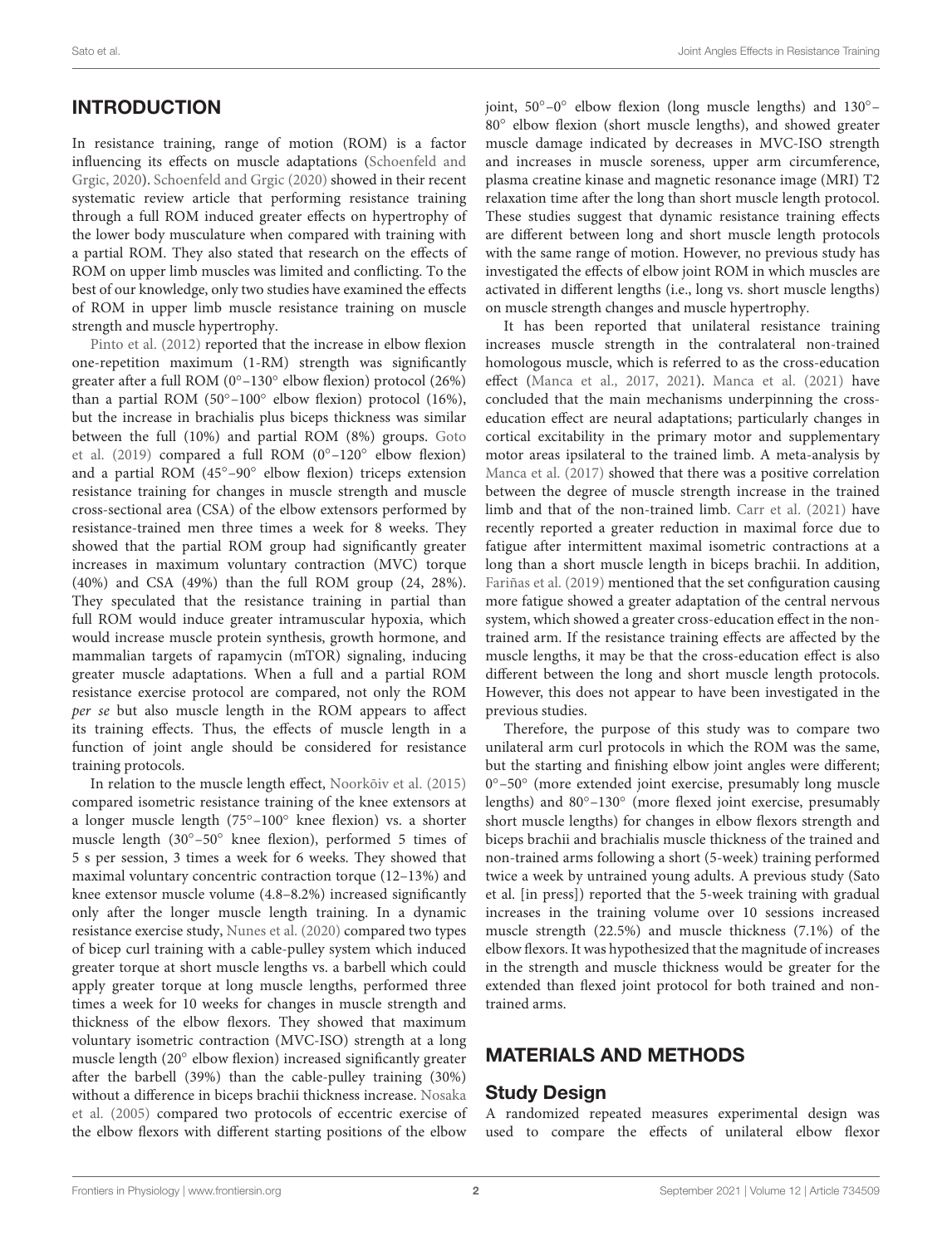resistance training at more extended joint angles (elbow joint angle:  $0^{\circ}$ -50 $^{\circ}$ , EXT) and that at more flexed joint angles (80◦–130◦ , FLE) on muscle strength and muscle thickness. The dependent variables consisted of maximum voluntary isometric contraction (MVC-ISO) torque at four different angles (10°, 50◦ , 90◦ , 130◦ elbow flexion), maximum voluntary concentric contraction (MVC-CON) torque at two angular velocities (60◦ /s, 180◦ /s), maximum voluntary eccentric contraction (MVC-ECC) torque at 60◦ /s and muscle thickness (MT) of biceps brachii and brachialis of the trained and untrained arms. In both EXT and FLE groups, the dominant arm was trained, and the non-trained arm was used to investigate the cross-education effect. A control group that did not perform the training was also included to examine changes in the variables over 5 weeks.

A familiarization session was set 1 week prior to the baseline measurements, and all participants practiced the MVC-ISO, MVC-CON, and MVC-ECC torque measurements on both trained (dominant) and non-trained (non-dominant) arms. The resistance training was performed twice a week with a rest period of at least 48 h between sessions for 5 weeks [\(Sato et al.,](#page-10-10) [2021\)](#page-10-10). All participants were instructed to refrain from any systematic training outside the study for the experimental period.

#### **Participants**

A total of 32 (19 male and 13 female) healthy university students who were free from any orthopedic disorders of the upper extremity, had no history of previous neuromuscular or chronic diseases, and had not performed a structured resistance training in the past 6 months, participated in the present study. They were allocated to the one of three groups randomly as follow; EXT group ( $n = 12$ ; 7 male, 5 female; age:  $20.7 \pm 0.9$  year; height:  $167.1 \pm 9.0$  cm; body mass:  $60.9 \pm 11.4$  kg), FLE group ( $n = 12$ ; 8) male, 4 female; age:  $21.4 \pm 1.4$  year; height:  $165.7 \pm 7.5$  cm; body mass:  $58.8 \pm 9.9$  kg), or control group ( $n = 8$ ; 4 male, 4 female; age: 21.1  $\pm$  0.6 year; height: 164.3  $\pm$  6.6 cm; body mass: 57.2  $\pm$  7.9 kg). There were no significant differences in age, height, and body mass among groups.

The effect size was estimated from the study by [Pinto](#page-10-1) [et al.](#page-10-1) [\(2012\)](#page-10-1), who reported the effect size of 0.81 for the difference in muscle strength increase between a partial and a full ROM resistance training protocol of the elbow flexors. With a power of 0.95 and an  $\alpha$  of 0.05, the sample size was estimated that at least 8 subjects were necessary for each group. Considering the estimation error, 12 subjects were recruited for the training groups, and 8 subjects were recruited for the control group. Among the 32 participants, all except one in the FLE group were right-hand dominant based on the Edinburgh Handedness Inventory [\(Oldfield,](#page-10-11) [1971\)](#page-10-11). All participants were briefed on the study purpose and procedures, and a written consent was obtained from each participant. This study was approved by the Ethics Committee of Niigata University of Health and Welfare. The study was conducted in conformity with the policy statement regarding the use of human subjects by the Declaration of Helsinki.

### Training Protocol

The resistance training was performed by the dominant arm. Training intensity was increased progressively from 30% (1st session) to 50% (2nd and 3rd sessions), 70% (4th and 5th sessions), 80% (6th and 7th sessions), 90% (8th and 9th sessions), and 100% (10th session) of the MVC-ISO torque at 50◦ for the EXT, and at 90◦ for the FLE group measured before the training. The dominant arm of each participant was positioned on a preacher curl bench in a seated position, with 45◦ shoulder flexion and forearm supination [\(Nunes et al.,](#page-10-4) [2020\)](#page-10-4). Each session consisted of 3 sets of 10 repetitions (30 repetitions in total). The contraction tempo was indicated by a metronome, and each subject was instructed to move a dumbbell for the concentric phase and the eccentric phase in 2 s each. The range of motion was from  $0^\circ$  to  $50^\circ$  in the EXT group and from  $80^\circ$  to  $130^\circ$ in the FLE group [\(Nosaka et al.,](#page-10-5) [2005\)](#page-10-5). If a participant had difficulty controlling the dumbbell movement during training at a high intensity (80–100% MVC-ISO torque), the investigator assisted the participant for weaker elbow joint angles. The rest time between sets was 3 min. The total lifting weights of the dumbbell for 10 sessions were calculated for each subject in the EXT and FLE groups.

### MVC-ISO, MVC-CON, and MVC-ECC **Torque**

MVC-ISO torque was measured at  $10^{\circ}$  (MVC-ISO<sub>10</sub>),  $50^{\circ}$ (MVC-ISO<sub>50</sub>), 90° (MVC-ISO<sub>90</sub>), and 130° (MVC-ISO<sub>130</sub>) elbow flexion in 45° shoulder flexion, with the trunk and pelvis being secured with a belt, for the trained (dominant) and nontrained (non-dominant) arms using an isokinetic dynamometer (Biodex System 3.0, Biodex Medical Systems Inc., Shirley, NY, United States). The MVC-ISO torque measurements for each angle were performed in a random order, but the measurements of the trained (dominant) arm were taken before those of the non-trained (non-dominant) arm. Each contraction lasted for 3 s, and two measurements were made for each angle with a 45-s interval [\(Tseng et al.,](#page-10-12) [2020\)](#page-10-12), and the average of the two measures was used for further analysis. The average of MVC- $ISO<sub>10</sub>$ , MVC-ISO<sub>50</sub>, MVC-ISO<sub>90</sub>, and MVC-ISO<sub>130</sub> torque was also calculated as the average of the four angles (MVC-ISOave) torque and used for further analysis. During all measurements, verbal encouragement was provided to the participants.

The isokinetic dynamometer was also used to measure MVC-CON and MVC-ECC torque of the elbow flexors of the trained (dominant) and non-trained (non-dominant) arms in the same setting as that on MVC-ISO measures. MVC-CON torque was measured at  $60^{\circ}/s$  (MVC-CON<sub>60</sub>) and  $180^{\circ}/s$  (MVC-ISO<sub>180</sub>), and MVC-ECC torque was measured at 60°/s in this order. The rest time between measurements was 120 s, and the measurements for the trained (dominant) arm were performed before the non-dominant arm. The range of motion was 120◦ for the measurements, and the starting angle was 0◦ for MVC-CON, and 130◦ elbow flexion for MVC-ECC [\(Colson et al.,](#page-10-13) [1999\)](#page-10-13). MVC-CON and MVC-ECC torque was measured five times consecutively, and the maximum torque obtained was used for the subsequent analysis. The average of  $\text{MVC-CON}_{60}$  and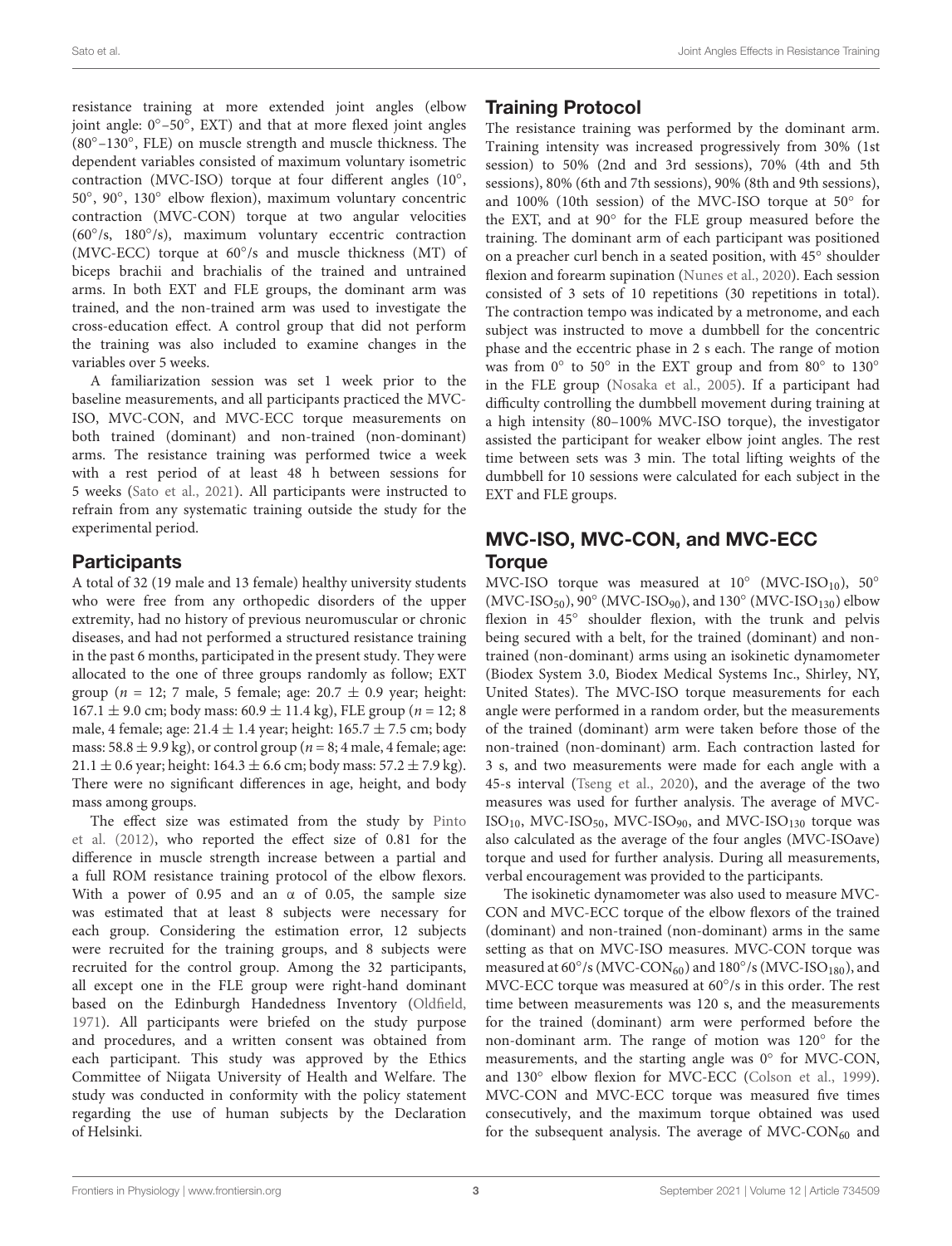$\text{MVC-ISO}_{180}$  torque was also calculated as  $\text{MVC-CON}_{ave}$  torque and used for further analysis. During all measurements, the investigator gave verbal encouragement to the participants.

#### Muscle Thickness

A total of biceps brachii and brachialis MT of the trained (dominant) and non-trained (non-dominant) arms was measured using B-mode ultrasonography with an 8-MHz linear probe (LOGIQ e V2; GE Healthcare Japan, Tokyo, Japan). The investigator minimized the pressure of the probe against the skin as much as possible, and the same investigator took all measurements at both baseline measurement (PRE) and post-training (POST). The measurement sites were 50% ( $MT_{50}$ ), 60%( $MT_{60}$ ), and 70% ( $MT_{70}$ ) of the lateral epicondyle of the humerus from the acromion. Each participant lay in the supine position on a bed with the arms placed at each side and the forearm supinated while relaxing the arms. Ultrasound measurements of the transverse-axis were repeated twice, and the MT of biceps brachii plus brachialis was measured as the distance from the inner edge of the fascia to the humerus [\(Abe et al.,](#page-10-14) [2000;](#page-10-14) [Sato et al.,](#page-10-10) [2021\)](#page-10-10). The average of the two measurements was calculated for each site and used for further analysis. The average value ( $MT_{ave}$ ) of the MT at the 50, 60, and 70% sites was also calculated and used for further analysis.

### Test-Retest Reliability of the Measurement

The reliability of test and retest for the measured values of MVC-ISO torque, MVC-CON torque, MVC-ECC torque, and MT was assessed by the coefficient variation (CV) and the intraclass correlation coefficient (ICC) using 6 healthy men  $(25.0 \pm 3.7 \text{ y}, 168.0 \pm 4.8 \text{ cm}, 61.2 \pm 4.4 \text{ kg})$  with 1 week between the two measures without any training. The CV of the measurements for MVC-ISO<sub>10</sub>, MVC-ISO<sub>50</sub>, MVC-ISO<sub>90</sub>, MVC-ISO<sub>130</sub>, MVC-ISO<sub>ave</sub>, MVC-CON<sub>60</sub>, MVC-CON<sub>180</sub>, MVC-ECC, and MTave were 6.1 2.6, 4.0 2.2, 3.5 2.5, 1.7 1.7, 2.3 0.6, 2.0 1.7, 4.7 2.7, 2.3 1.3, and 1.0 0.4%, respectively, and the ICC for the measurements were 0.85, 0.93, 0.89, 0.89, 0.96, 0.98, 0.84, 0.96, and 0.98, respectively.

#### Statistical Analysis

Statistical analyses were performed using the SPSS version 24.0 (IBM Japan, Inc., Tokyo, Japan). The normality of the data was confirmed using a Shapiro-Wilk test. Group differences at the baseline were assessed using a one-way analysis of variance (ANOVA). A split-plot ANOVA with two factors [group (EXT vs. FLE vs. Control)  $\times$  time (PRE vs. POST)] was used to compare between the groups for changes in MVC-ISO, MVC-CON, MVC-ECC torque, and MT in the trained arm and non-trained arm from pre- (PRE) to post-training (POST). Classification of effect size for the split-plot ANOVA results was based on  $np^2$ , and less than 0.01 was considered as a small, 0.02–0.1 was considered as a medium, and over 0.1 was considered as a large effect size [\(Cohen,](#page-10-15) [1988\)](#page-10-15). A paired t-test with Bonferroni correction was used to determine significant differences between PRE and POST values when significant effects were found. Furthermore, when

significant differences were found between PRE and POST values in the EXT and FLE groups, the magnitude of the change in each variable from PRE to POST was compared between the groups using a Man-Whitney U-test. The effect size (ES) was calculated as a difference in the mean values between pre- and post-training divided by the pooled SD [\(Cohen,](#page-10-15) [1988\)](#page-10-15). ES of 0.00–0.19 was considered trivial, 0.20–0.49 was small, 0.50–0.79 was moderate, and  $\geq 0.80$  was large. In addition, an independent t-test was used to compare the total dumbbell weight lifted over the 10 sessions between the EXT and FLE groups. The differences were considered statistically significant at an alpha level of 0.05. Descriptive data are shown as mean  $\pm$  standard deviations (SD).

# RESULTS

#### **Training**

All participants in both training groups completed all training sessions as planned. The total dumbbell weight lifted in the 10 training sessions was  $3,033 \pm 617$  kg in the EXT group and 4,251  $\pm$  1,515 kg in the FLE group, and the total weight was lower ( $p = 0.02$ ) for the EXT than FLE group. However, when the total dumbbell weight lifted was normalized by the baseline MVC-ISO $_{50}$  or MVC-ISO $_{90}$  torque (elbow flexor torque at the starting elbow joint angle) converted to "kg" using the acceleration of gravity (9.8) and forearm length, no significant difference ( $p = 0.43$ ) between the EXT (212.0  $\pm$  2.2) and FLE  $(213.6 \pm 3.4)$  was evident.

### MVC-ISO, MVC-CON, and MVC-ECC **Torque**

Changes in MVC-ISO, MVC-CON, and MVC-ECC torque of the trained and non-trained arms from pre- to post-training are shown in **[Table 1](#page-6-0)**. For the trained arm, significant interaction effects were evident for MVC-ISO<sub>50</sub> ( $p = 0.006$ ), MVC-ISO<sub>90</sub>  $(p = 0.031)$ , MVC-CON<sub>60</sub>  $(p = 0.009)$ , MVC-CON<sub>180</sub>  $(p = 0.041)$ , and MVC-ECC ( $p = 0.03$ ) torque, but not for MVC-ISO<sub>10</sub> and  $MVC-ISO_{130}$  torque. A significant time effect was found for all torque measures except for MVC-ISO $_{90}$  and MVC-ISO $_{130}$ torque. The *post hoc* test showed that MVC-ISO<sub>50</sub> ( $p = 0.014$ ,  $d = 0.58$ ), MVC-ISO<sub>90</sub> ( $p = 0.03$ ,  $d = 0.51$ ), MVC-CON<sub>60</sub>  $(p = 0.02, d = 0.65)$ , MVC-CON<sub>180</sub>  $(p = 0.019, d = 0.57)$ , and MVC-ECC torque ( $p < 0.01$ ,  $d = 0.60$ ) increased only after EXT. No significant changes in all variables were observed for the control group.

For the non-trained arm, significant interaction effects were evident for MVC-ISO<sub>50</sub> ( $p = 0.023$ ), MVC-ISO<sub>90</sub> ( $p = 0.004$ ), and MVC-CON<sub>60</sub> ( $p = 0.013$ ) torque, and a significant time effect was found for MVC-CON<sub>60</sub>, MVC-CON<sub>180</sub>, MVC-ECC torque. The post hoc test showed that MVC-ISO<sub>50</sub> ( $p = 0.017$ ,  $d = 0.44$ ), MVC-ISO<sub>90</sub> ( $p = 0.012$ ,  $d = 0.58$ ), and MVC-CON<sub>60</sub> torque ( $p = 0.029$ ,  $d = 0.79$ ) increased only after EXT. The FLE and control groups did not show any significant changes in the variables.

[Figure 1](#page-7-0) shows changes in MVC-ISO<sub>ave</sub>, MVC-CON<sub>ave</sub> and MVC-ECC torque of individual participants and the group mean (± SD) values for the trained and non-trained arms. For the trained arm, the *post hoc* test showed that MVC-ISO<sub>ave</sub> ( $p < 0.01$ ,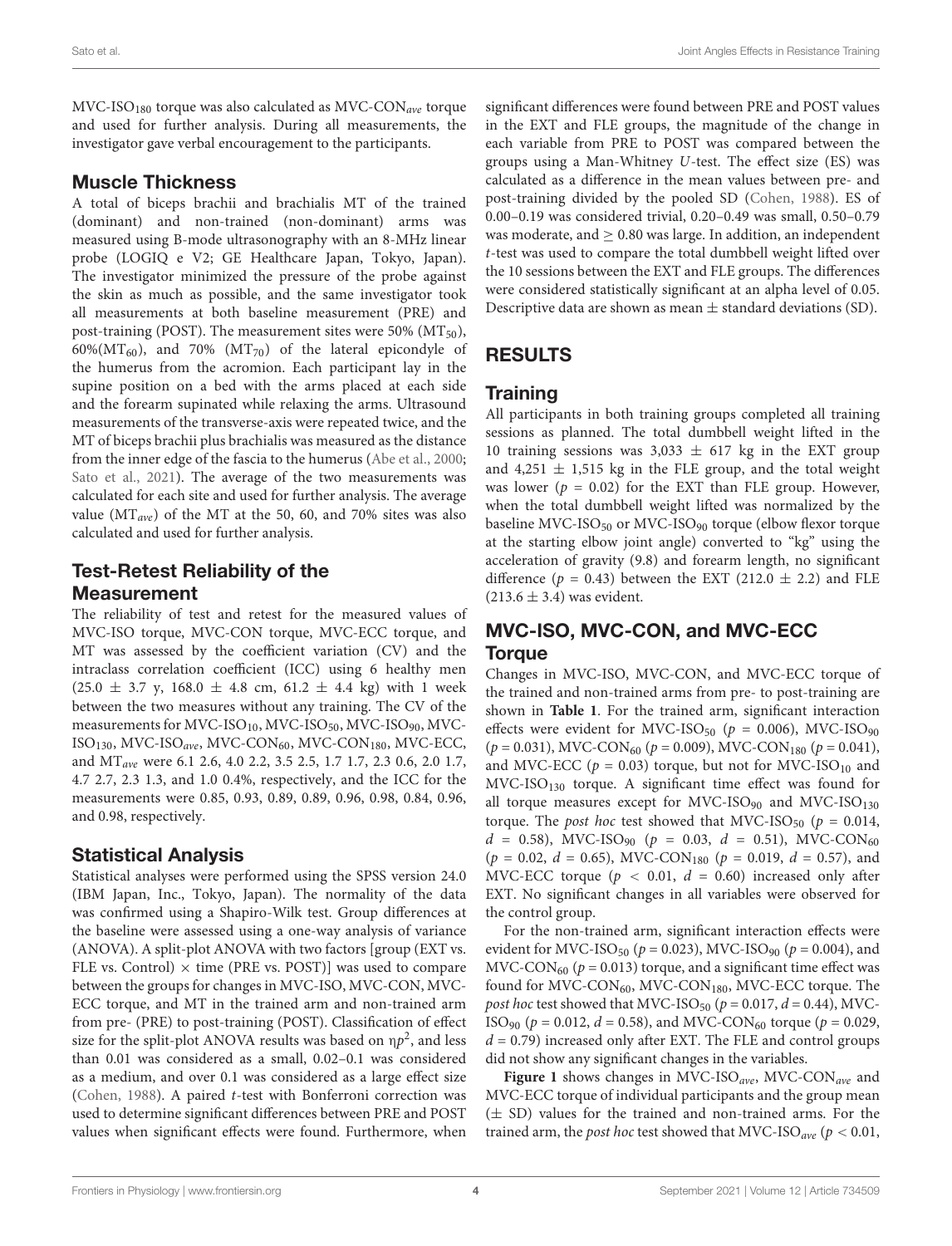| <b>TIGKS</b> |  |
|--------------|--|
|              |  |
|              |  |
| YOION        |  |
| à            |  |
|              |  |
|              |  |
| ם<br>נוח     |  |
| ·usuel·      |  |
| ءِ<br>م      |  |

Front

± SD) in maximum voluntary isometric contraction (MVC-ISO) torque at four different angles (10 ◦: MVC-ISO10, 50◦: MVC-ISO50, 90◦: MVC-ISO90, and 130◦: MVC-ISO130), concentriccontraction (MVC-CON) at two different velocities (60°/s: MVC-CON<sub>60</sub>, 180°/s: MVC-CON<sub>180</sub>), eccentric contraction (MVC-ECC), and muscle thickness (biceps brachii plus brachialis) at the 50% (MT<sub>50</sub>), 60% (MT<sub>60</sub>) and 70%(MT<sub>70</sub>) of the proximal-distal distance of the upper arm of the trained and non-trained arms before (PRE) and after (POST) 5-weeks training at more extended elbow joint angles (EXT) or more flexed elbow joint angles (FLE), and control group without training.

| Variables                      | Group      | <b>Trained arm</b> |                  | Non-trained arm                                     |                 |                  |                                                            |
|--------------------------------|------------|--------------------|------------------|-----------------------------------------------------|-----------------|------------------|------------------------------------------------------------|
|                                |            | Pre                | Post             | ANOVA results, partial $\eta^2$ ( $\eta \rho^2$ )   | Pre             | Post             | ANOVA results, partial $\eta^2$ ( $\eta \rho^2$ )          |
| $MVC$ -ISO <sub>10</sub> (Nm)  | EXT        | $25.0 \pm 6.61$    | $27.9 \pm 6.5$   | <b>T:</b> $F = 13.10$ , $\eta_p^2 = 0.31$           | $24.2 \pm 5.2$  | $25.8 \pm 6.2$   | <b>T:</b> $F = 2.26$ , $\eta_p^2 = 0.07$                   |
|                                | <b>FLE</b> | $29.0 \pm 9.1$     | $31.7 \pm 10.4$  | <b>G</b> x <b>T:</b> $F = 0.86$ , $\eta_p^2 = 0.06$ | $26.8 \pm 11.0$ | $28.7 \pm 11.7$  | <b>G</b> x <b>T:</b> $F = 0.29$ , $\eta_p^2 = 0.02$        |
|                                | Control    | $23.4 \pm 5.5$     | $24.4 \pm 6.5$   |                                                     | $21.4 \pm 8.1$  | $21.7 \pm 7.3$   |                                                            |
| $MVC$ -ISO $_{50}$ (Nm)        | EXT        | $35.5 \pm 8.6$     | $40.5 \pm 9.0^*$ | <b>T:</b> $F = 4.52$ , $\eta_0^2 = 0.14$            | $32.1 \pm 9.3$  | $36.1 \pm 8.6^*$ | <b>T:</b> $F = 1.17$ , $\eta_p^2 = 0.04$                   |
|                                | FLE        | $42.3 \pm 13.9$    | $43.2 \pm 14.3$  | <b>G</b> x <b>T:</b> $F = 6.23$ , $\eta_0^2 = 0.31$ | $39.6 \pm 17.0$ | $39.9 \pm 15.4$  | <b>G</b> x <b>T:</b> $F = 4.28$ , $\eta_p^2 = 0.23$        |
|                                | Control    | $38.7 \pm 11.7$    | $37.4 \pm 12.0$  |                                                     | $35.0 \pm 12.9$ | $33.3 \pm 11.5$  |                                                            |
| $MVC$ -ISO $_{90}$ (Nm)        | EXT        | $37.7 \pm 9.2$     | $42.6 \pm 9.8^*$ | <b>T:</b> $F = 1.09$ , $\eta_0^2 = 0.04$            | $33.8 \pm 9.7$  | $39.1 \pm 8.6^*$ | <b>T:</b> $F = 3.75$ , $\eta_p^2 = 0.11$                   |
|                                | <b>FLE</b> | $47.4 \pm 17.6$    | $49.0 \pm 16.6$  | <b>G</b> x <b>T:</b> $F = 3.93$ , $\eta_p^2 = 0.21$ | $42.4 \pm 14.8$ | $41.8 \pm 14.6$  | <b>G</b> x <b>T:</b> $F = 6.69$ , $\eta_p^2 = 0.32$        |
|                                | Control    | $45.6 \pm 16.6$    | $42.6 \pm 14.1$  |                                                     | $39.5 \pm 12.4$ | $39.3 \pm 11.3$  |                                                            |
| $MVC$ -ISO <sub>130</sub> (Nm) | EXT        | $27.4 \pm 8.0$     | $33.3 \pm 10.4$  | <b>T:</b> $F = 3.28$ , $\eta_p^2 = 0.11$            | $25.1 \pm 7.9$  | $30.1 \pm 9.6$   | <b>T:</b> $F = 1.90$ , $\eta_p^2 = 0.06$                   |
|                                | FLE        | $33.5 \pm 14.5$    | $35.5 \pm 14.6$  | <b>G</b> x <b>T:</b> $F = 1.87$ , $\eta_p^2 = 0.12$ | $31.4 \pm 12.5$ | $31.0 \pm 13.6$  | <b>G</b> x <b>T:</b> $F = 3.13$ , $\eta_p^2 = 0.18$        |
|                                | Control    | $38.8 \pm 14.5$    | $38.2 \pm 13.4$  |                                                     | $34.0 \pm 14.4$ | $33.8 \pm 11.0$  |                                                            |
| $MVC$ -CO $N_{60}$ (Nm)        | EXT        | $30.3 \pm 8.4$     | $35.4 \pm 7.3*$  | <b>T:</b> $F = 6.99$ , $\eta_p^2 = 0.19$            | $28.2 \pm 6.0$  | $33.1 \pm 6.3^*$ | <b>T:</b> $F = 4.74$ , $\eta_p^2 = 0.14$                   |
|                                | FLE        | $33.1 \pm 12.7$    | $36.3 \pm 11.7$  | <b>G</b> x <b>T:</b> $F = 5.54$ , $\eta_0^2 = 0.28$ | $31.7 \pm 12.2$ | $32.4 \pm 12.9$  | <b>G</b> x <b>T:</b> $F = 5.03$ , $\eta_p^2 = 0.26$        |
|                                | Control    | $32.7 \pm 7.9$     | $30.9 \pm 9.0$   |                                                     | $29.9 \pm 9.4$  | $29.2 \pm 8.8$   |                                                            |
| $MVC$ -CO $N_{180}$ (Nm)       | EXT        | $23.0 \pm 7.2$     | $27.0 \pm 7.0*$  | <b>T:</b> $F = 6.56$ , $\eta_{0}^{2} = 0.19$        | $22.5 \pm 6.7$  | $25.0 \pm 7.1$   | <b>T:</b> $F = 7.57$ , $\eta_p^2 = 0.21$                   |
|                                | <b>FLE</b> | $26.1 \pm 8.7$     | $26.6 \pm 8.7$   | <b>G</b> x <b>T:</b> $F = 3.57$ , $\eta_0^2 = 0.20$ | $23.9 \pm 9.6$  | $24.8 \pm 9.5$   | <b>G</b> x <b>T:</b> $F = 1.89$ , $\eta_p^2 = 0.12$        |
|                                | Control    | $21.7 \pm 5.8$     | $22.2 \pm 6.3$   |                                                     | $20.4 \pm 5.3$  | $20.8 \pm 6.3$   |                                                            |
| MVC-ECC (Nm)                   | EXT        | $41.8 \pm 12.1$    | $48.4 \pm 10.1*$ | <b>T:</b> $F = 11.5$ , $\eta_{0}^{2} = 0.28$        | $39.0 \pm 10.7$ | $43.1 \pm 9.4^*$ | <b>T:</b> $F = 9.07$ , $\eta_p^2 = 0.24$                   |
|                                | <b>FLE</b> | $45.1 \pm 15.8$    | $46.1 \pm 15.6$  | <b>G</b> x <b>T:</b> $F = 3.99$ , $\eta_p^2 = 0.22$ | $41.8 \pm 15.4$ | $42.4 \pm 16.1$  | <b>G</b> x <b>T:</b> $F = 2.55$ , $\eta_p^2 = 0.15$        |
|                                | Control    | $48.0 \pm 14.8$    | $49.8 \pm 14.5$  |                                                     | $45.2 \pm 13.4$ | $46.6 \pm 12.9$  |                                                            |
| $MT_{50}$ (mm)                 | EXT        | $21.8 \pm 4.4$     | $22.9 \pm 4.2^*$ | <b>T:</b> $F = 9.70$ , $\eta_{p}^{2} = 0.25$        | $20.6 \pm 4.0$  | $20.4 \pm 4.9$   | <b>T:</b> $F = 0.10$ , $\eta_{0}^{2} < 0.01$               |
|                                | FLE        | $21.9 \pm 5.1$     | $22.7 \pm 5.1*$  | <b>G</b> x <b>T:</b> $F = 6.91$ , $\eta_p^2 = 0.32$ | $20.5\pm5.1$    | $20.5 \pm 4.8$   | <b>G</b> x <b>T:</b> $F = 0.92$ , $\eta_p^2 = 0.06$        |
|                                | Control    | $21.5 \pm 4.2$     | $21.1 \pm 4.7$   |                                                     | $20.1 \pm 4.0$  | $20.2 \pm 3.6$   |                                                            |
| $MT_{60}$ (mm)                 | EXT        | $21.8 \pm 4.1$     | $23.3 \pm 4.0^*$ | <b>T:</b> $F = 25.4$ , $\eta_0^2 = 0.47$            | $20.5 \pm 4.6$  | $20.6 \pm 4.6$   | <b>T:</b> $F = 2.33$ , $\eta_p^2 = 0.07$                   |
|                                | FLE        | $21.9 \pm 5.3$     | $23.0 \pm 5.6^*$ | <b>G</b> x <b>T:</b> $F = 5.93$ , $n_p^2 = 0.29$    | $19.9 \pm 4.9$  | $20.2 \pm 4.8$   | <b>G</b> $\times$ <b>T:</b> $F = 0.47$ , $\eta_p^2 = 0.03$ |
|                                | Control    | $21.3 \pm 4.5$     | $21.4 \pm 4.7$   |                                                     | $20.3 \pm 3.5$  | $20.7 \pm 3.7$   |                                                            |
| $MT70$ (mm)                    | EXT        | $23.7 \pm 3.7$     | $26.7 \pm 3.6^*$ | <b>T:</b> $F = 55.5$ , $\eta_0^2 = 0.66$            | $21.9 \pm 4.1$  | $22.2 \pm 4.1$   | <b>T:</b> $F = 7.71$ , $\eta_p^2 = 0.21$                   |
|                                | FLE        | $23.5 \pm 5.0$     | $24.0 \pm 5.0$   | <b>G</b> x <b>T:</b> $F = 27.7$ , $\eta_p^2 = 0.66$ | $21.4 \pm 5.0$  | $21.6 \pm 5.3$   | <b>G</b> x <b>T:</b> $F = 0.78$ , $\eta_{0}^{2} = 0.02$    |
|                                | Control    | $22.8 \pm 4.6$     | $23.2 \pm 4.4$   |                                                     | $21.8 \pm 4.0$  | $22.2 \pm 3.8$   |                                                            |

<span id="page-6-0"></span> $\sigma$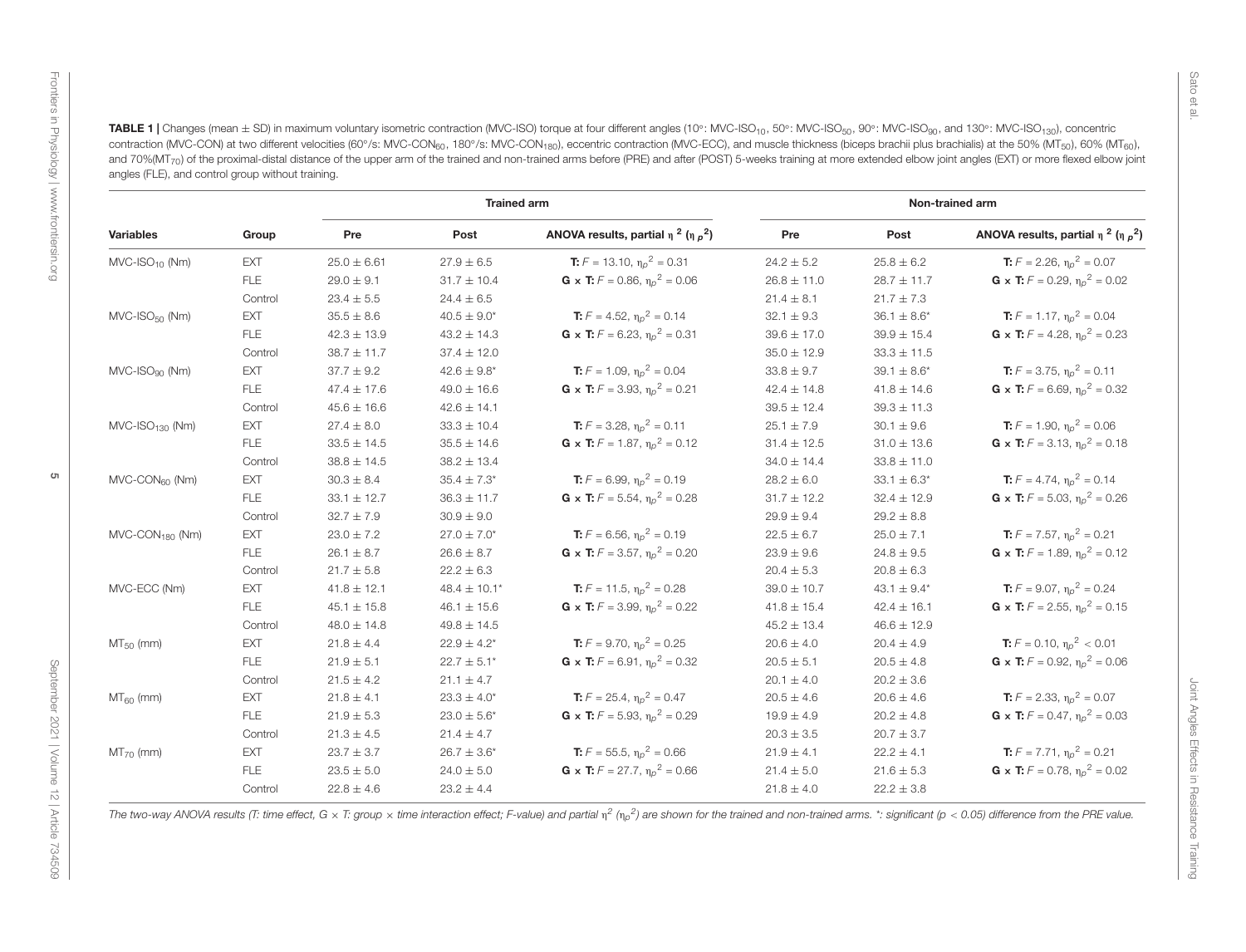

<span id="page-7-0"></span> $d = 0.64$ ), MVC-CON<sub>ave</sub> ( $p = 0.010$ ,  $d = 0.62$ ) and MVC-ECC torque ( $p < 0.01$ ,  $d = 0.60$ ) increased only after EXT. In addition, for the non-trained arm, the post hoc test showed that MVC-ISO<sub>ave</sub> ( $p < 0.01$ ,  $d = 0.62$ ), and MVC-CON<sub>ave</sub> torque ( $p = 0.028$ ,  $d = 0.58$ ) increased only after EXT.

#### Biceps Brachii Plus Brachialis MT

Changes in MT of biceps brachii plus brachialis in the trained and non-trained arms from pre- to post-training are shown in **[Table 1](#page-6-0)** and **[Figure 1](#page-7-0)**. For the trained arm, significant interaction, as well as time effect, was evident for all measures. The post hoc test showed that  $MT_{50}$  and  $MT_{60}$  increased ( $p < 0.05$ ) similarly after EXT and FLE, but MT<sub>70</sub> increased ( $p < 0.01$ ,  $d = 0.82$ ) only after EXT. The increase in  $MT_{ave}$  was greater ( $p < 0.01$ ) for the EXT (8.9  $\pm$  3.9%) than FLE group (3.4  $\pm$  2.7%). For the nontrained arm, no significant interaction effects in all MT variables, and a significant time effect was found for only  $MT_{70}$ . The control group did not show any changes in MT for both arms.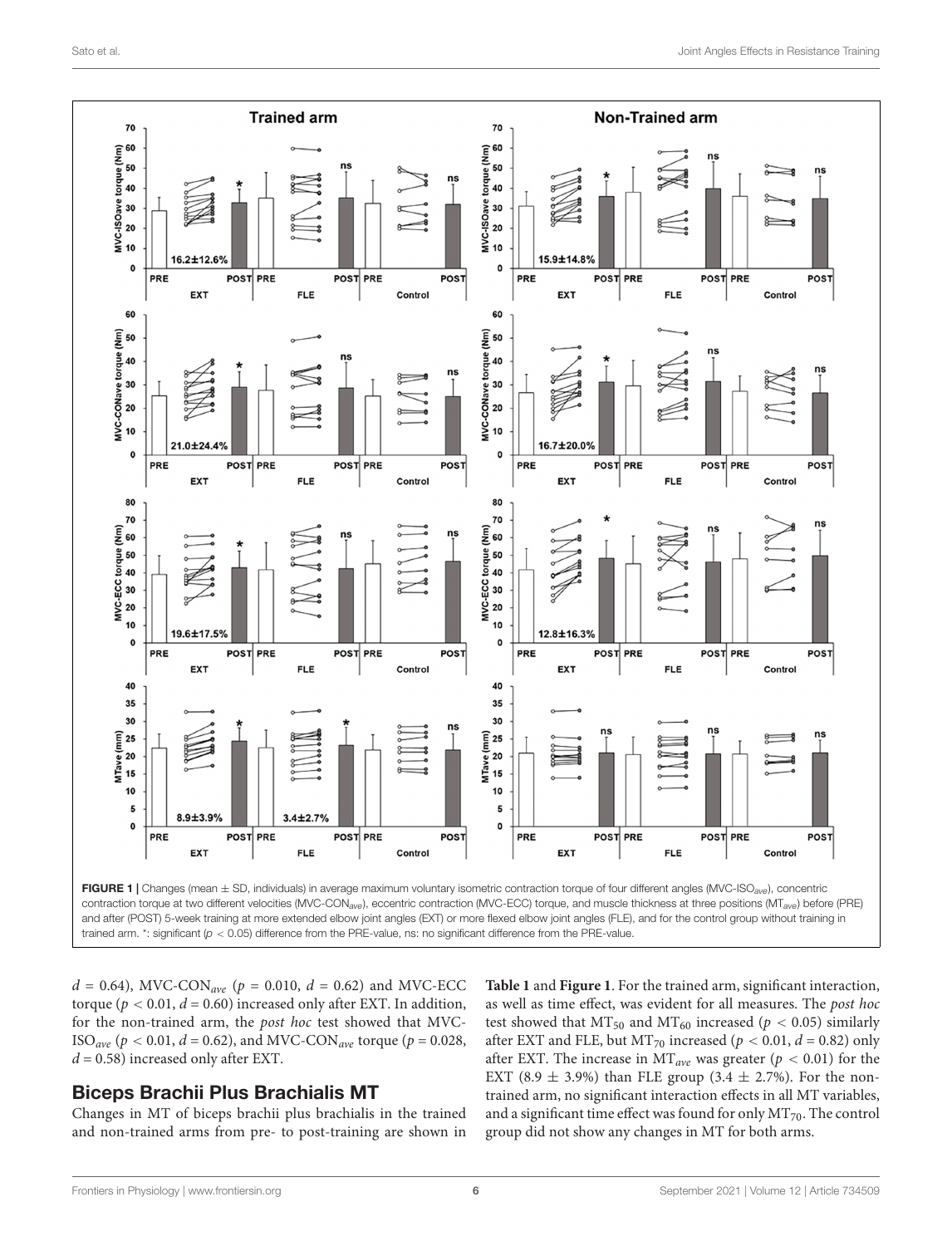## **DISCUSSION**

We tested the hypotheses; that (1) the increases in muscle strength and muscle thickness of the trained arm would be greater for the EXT than FLE group, and (2) the increases in muscle strength of the non-trained arm (i.e., crosseducation effect) would be also greater for the EXT than FLE group. The results showed that (1) MVC-ISO<sub>50</sub>, MVC-ISO<sub>90</sub>,  $MVC-ISO_{ave}$ , MVC-CON<sub>60</sub>, MVC-CON<sub>180</sub>, MVC-CON<sub>ave</sub>, and MVC-ECC torque of the trained arm increased significantly only for the EXT group; (2) muscle thickness (MT) of the trained arm increased greater for the EXT than FLE group; and (3) MVC-ISO<sub>50</sub>, MVC-ISO<sub>90</sub>, MVC-ISO<sub>ave</sub>, MVC-CON<sub>60</sub>, and  $MVC-CON_{ave}$  torque of the non-trained arm increased significantly only for the EXT group. These results were in line with the hypotheses.

The magnitude of the change in  $MVC-ISO_{90}$  torque of the trained arm after 10 training sessions in the EXT group was 14.1 ± 17.1% (**[Table 1](#page-6-0)**). [Tseng et al.](#page-10-12) [\(2020\)](#page-10-12) reported 19% increase in MVC-ISO<sup>90</sup> torque in the trained arm after eccentric-only training of the elbow flexors performed once a week for 5 weeks with a gradual increase in the intensity from 10 to 100% of  $MVC-ISO<sub>90</sub>$  torque. This protocol was similar to that of the present study, but the number of sessions per week in the present study was doubled. When comparing to the increase found by [Tseng et al.](#page-10-12) [\(2020\)](#page-10-12), the magnitude of the increases in the MVC-ISO<sup>90</sup> torque in the present study was smaller. The greater increase in the strength in the study by [Tseng et al.](#page-10-12) [\(2020\)](#page-10-12) may be due to the focus on eccentric contractions. [Valdes](#page-10-16) [et al.](#page-10-16) [\(2021\)](#page-10-16) reported that elbow flexor eccentric-only resistance training performed by the dominant (non-immobilized) arm 3 times a week with 80–120% of one concentric 1-RM load increased MVC-ISO strength (20.9%) greater than concentriceccentric coupled resistance training (13.7%) in which 60–90% of 1-RM load was used for the same total training volume. It seems possible that eccentric-only resistance training is more effective for increasing muscle strength. It is interesting to compare the eccentric-only resistance training and conventional resistance training consisting of both eccentric and concentric contractions performed at long vs. short muscle length conditions for changes in MVC-ISO strength.

In the trained arm, significant increases in MVC-ISO $_{50}$ ,  $MVC-ISO_{90}$ ,  $MVC-ISO_{ave}$ ,  $MVC-CON_{60}$ ,  $MVC-CON_{180}$ ,  $MVC-$ CONave, and MVC-ECC torque were found only after EXT, indicating that the EXT was more effective than FLE for increasing muscle strength. It is important to note that the normalized total weight and time under the tension were the same between the EXT and FLE groups; thus the different training effects on the muscle strength were most likely due to the difference in the elbow joint angles in training, presumably a difference in muscle lengths. The exact difference in muscle lengths between EXT and FLE protocols was not known, but it was assumed that the biceps brachii and brachialis muscle lengths were longer in the EXT than FLE. [Nosaka et al.](#page-10-5) [\(2005\)](#page-10-5) compared maximal eccentric contractions of the elbow flexors from 50 $\degree$  flexion to a full extension (0 $\degree$ ) and those from 130 $\degree$ to 80◦ flexion and found greater muscle damage for the former

than the latter. They speculated that eccentric contractions at long muscle lengths induced greater muscle damage than those at short muscle lengths. The present study also used the same elbow joint ROM setting for the two conditions to those of the study by [Nosaka et al.](#page-10-5) [\(2005\)](#page-10-5), although the movements included both concentric and eccentric contractions in the present study. It seems likely that the EXT was performed at longer muscle lengths than the FLE, but this has to be confirmed in a future study.

The greater training effects by long than short muscle length resistance training have been reported. For example, [Noorkõiv](#page-10-3) [et al.](#page-10-3) [\(2015\)](#page-10-3) compared long (knee joint angle:  $87.5 \pm 6.0^\circ$ ) and short (38.1  $\pm$  3.7°) muscle length isometric training of the knee extensors consisting of 5 sets of 5-s maximal contractions performed three times a week for 6 weeks. They reported a significant increase in peak isokinetic concentric torque at 30°/s (13%) and 120°/s (12%) only for the long muscle length group. They also showed that only the long muscle length isometric contraction training increased maximal voluntary concentric contraction strength [\(Noorkõiv et al.,](#page-10-3) [2015\)](#page-10-3). [McMahon et al.](#page-10-17) [\(2014\)](#page-10-17) compared changes in isometric strength of the knee extensors at 70◦ of knee flexion between long muscle length (40–90◦ knee flexion) and short muscle length (0–50◦ ) training protocols consisting of concentric and eccentric contractions at 55% 1-RM for the long muscle length condition and 80% 1-RM for the short muscle length condition performed three times a week for 8 weeks. They showed a significantly greater increase in MVC-ISO strength of the knee extensors for the long (26%) than short muscle length protocol (7%). They speculated that the long muscle length protocol imposed greater activation and metabolic demand in producing force than the short muscle length protocol, which might contribute to the greater strength increase after the long than short protocol [\(McMahon et al.,](#page-10-17) [2014\)](#page-10-17). Indeed, [Carr et al.](#page-10-8) [\(2021\)](#page-10-8) reported a greater reduction in maximal force due to fatigue after intermittent maximal isometric contractions at a long than a short muscle length in biceps brachii. This may also be the case for the present study, but the differences between the EXT and FLE protocols for muscle activity and mechanical stimuli are not known. As discussed below, it is also possible that the greater muscle hypertrophy induced by the EXT than FLE contributed to the greater increases in muscle strength after EXT. However, it should be noted that  $MVC-ISO_{10}$ and MVC-ISO $_{130}$  did not show significant interaction effects (**[Table 1](#page-6-0)**). This may be attributed to the low training volume in the present study, in which the training intensity was 10– 30% of MVC in the first three out of 10 sessions. It may be that all muscle strength measures would have increased if more training sessions were added after the 10th session to increase the training volume.

Regarding the MT, the magnitude of increase in  $MT_{ave}$ of the trained arm in the EXT group (8.6%) was greater than that of the FLE group (3.3%). It should be noted that a greater increase in MT was observed at the distal region of muscle ( $MT_{70}$ : 12.8%) than the proximal region ( $MT_{50}$ : 5.4%, MT60: 7.1%) in the EXT group (**[Table 1](#page-6-0)**). Muscle hypertrophy occurs in homogeneously between different regions in a muscle, and resistance training mode also influences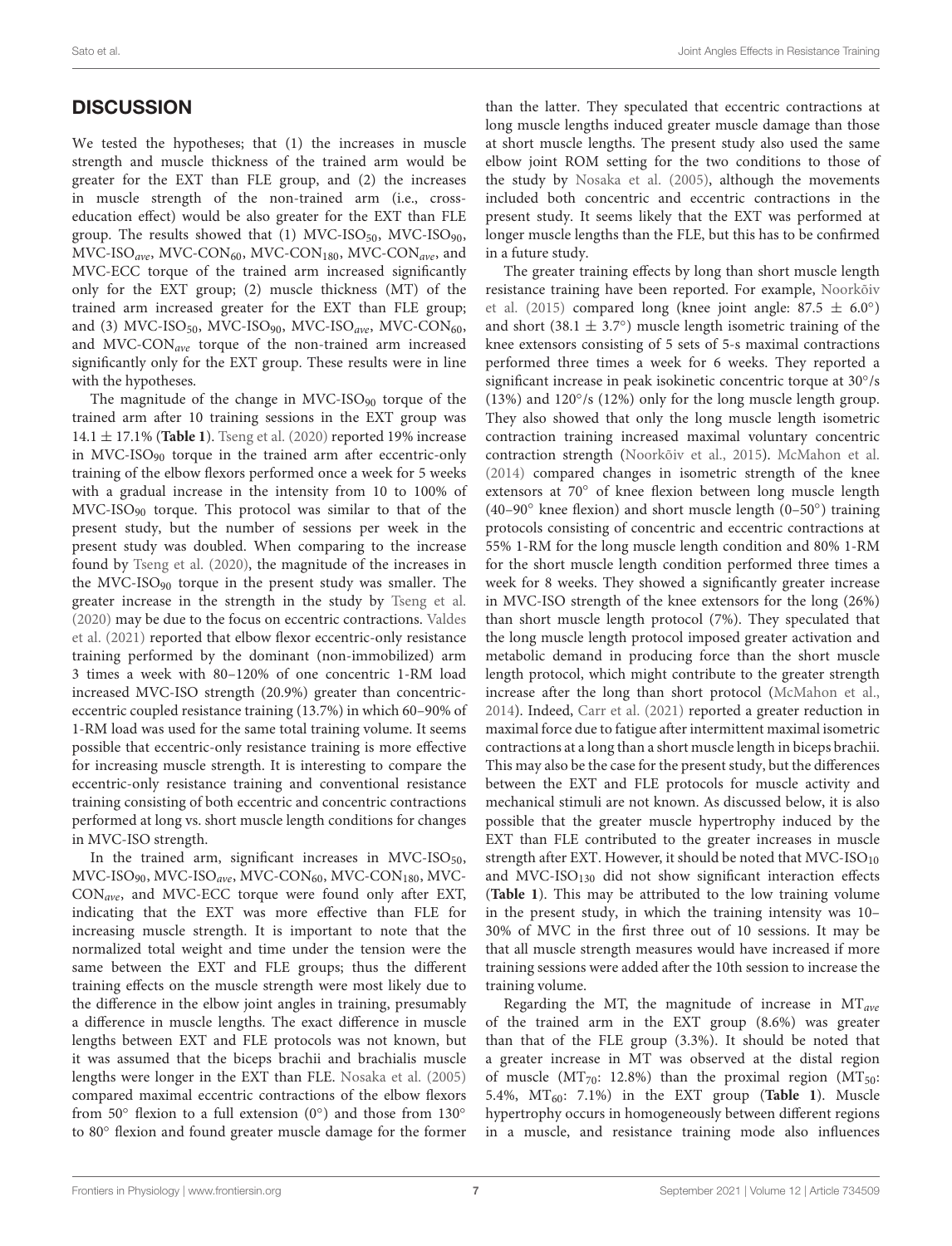the region-specific hypertrophy [\(Antonio,](#page-10-18) [2000;](#page-10-18) [Franchi et al.,](#page-10-19) [2014;](#page-10-19) [Diniz et al.,](#page-10-20) [2020\)](#page-10-20). For example, [Franchi et al.](#page-10-19) [\(2014\)](#page-10-19) compared the changes in CSA of vastus lateralis muscle at different regions using MRI along after eccentric-only vs. concentric-only training of the knee extensors with 80% 1-RM load performed three times a week for 10 weeks. They reported that eccentric-only training and concentric-only training increased CSA in the mid-portion of the vastus lateralis by 7 and 11%, respectively, and in the distal portion by 8 and 2%, respectively, suggesting that muscle hypertrophy in the distal portion was greater after eccentric-only than concentriconly training. It may be that the training at longer muscle lengths produced greater brachialis hypertrophy due to greater mechanical stimuli generated especially in the long muscles in eccentric contractions.

In the non-trained arm, MVC-ISO $_{50}$ , MVC-ISO $_{90}$ , MVC- $ISO_{ave}$ , MVC-CON<sub>60</sub>, and MVC-CON<sub>ave</sub> torque increased significantly only after EXT, indicating a greater cross-education effect for the EXT. The lack of increase in the other muscle strength measures was probably due to the low intensity of training in the first half of the training period (1–3 sessions) and the lower training volume, as mentioned above. The factors that influence the magnitude of the cross-education effect include training intensity [\(Colomer-Poveda et al.,](#page-10-21) [2020\)](#page-10-21), muscle contraction type [\(Hortobagyi et al.,](#page-10-22) [1997;](#page-10-22) [Kidgell et al.,](#page-10-23) [2015;](#page-10-23) [Manca et al.,](#page-10-6) [2017;](#page-10-6) [Tseng et al.,](#page-10-12) [2020;](#page-10-12) [Valdes et al.,](#page-10-16) [2021\)](#page-10-16), number of sessions [\(Barss et al.,](#page-10-24) [2018\)](#page-10-24), and intervention duration [\(Manca et al.,](#page-10-7) [2021\)](#page-10-7). Some studies have reported that the cross-education effect is greater after eccentric than concentric resistance training [\(Hortobagyi et al.,](#page-10-22) [1997;](#page-10-22) [Kidgell et al.,](#page-10-23) [2015;](#page-10-23) [Tseng et al.,](#page-10-12) [2020\)](#page-10-12) or concentric-eccentric coupled training [\(Valdes et al.,](#page-10-16) [2021\)](#page-10-16). This may be attributed to the greater central nervous system adaptations, such as the reduction of intracortical and interhemispheric inhibition after eccentric than concentric resistance training [\(Kidgell et al.,](#page-10-23) [2015\)](#page-10-23).

[Kidgell et al.](#page-10-23) [\(2015\)](#page-10-23) reported that 4 weeks of maximal eccentric training of the wrist flexors resulted in greater reductions in both ipsilateral intracortical inhibition (32%) and silent period duration (15–27%) when compared with maximal concentric resistance training (2 and 4–8%, respectively). Moreover, [Tseng](#page-10-12) [et al.](#page-10-12) [\(2020\)](#page-10-12) showed that MVC-ISO<sup>90</sup> torque in the non-trained arm increased by 11 and 5% for eccentric-only and concentriconly training, respectively, indicating superiority of eccentric to concentric training. In the present study, MVC-ISO<sub>90</sub> torque of the non-trained arm was increased 13% after EXT, which was similar to that reported by [Tseng et al.](#page-10-12) [\(2020\)](#page-10-12). It may be that muscle length during resistance training is also a factor affecting the cross-education effect. It is interesting to investigate whether eccentric-only training at longer muscle lengths produces a greater cross-education effect than coupled concentric-eccentric training or concentric-only training. Regarding MT, no crosseducation effect was observed after either EXT or FLE in the present study. Previous studies also reported no significant muscle hypertrophy for the non-trained arm after unilateral resistance training [\(Kidgell et al.,](#page-10-23) [2015;](#page-10-23) [Tseng et al.,](#page-10-12) [2020\)](#page-10-12). Thus, the cross-education effect on muscle hypertrophy does not appear to exist.

The present study had several limitations. Firstly, the present study did not assess actual muscle length changes in EXT and FLE protocols. Thus the exact difference in the muscle length for its training effects, including the cross-education effect, was not known. Secondly, the intervention period (5 weeks) was short. A longer intervention period could have better clarified the adaptations in the trained and non-trained arms by EXT and FLE. Thirdly, MT was used as a parameter of muscle hypertrophy in the present study. Future studies should use magnetic resonance imaging which is the gold standard for measuring muscle volume. Fourthly, the present study used untrained young, healthy adults as participants. It is not known whether the results of the present study are applicable to trained individuals, older adults, and clinical populations. Lastly, neurophysiological measures such as electromyography and transcranial magnetic stimulation were not included in the present study. Future studies should examine the difference in the adaptation of the nervous system between EXT and FLE. With these limitations, the findings of the present study appear to show possible greater effects of long muscle length resistance training in rehabilitation and athletic training.

# **CONCLUSION**

In conclusion, the 5-week unilateral progressive resistance training performed at more extended elbow joint (EXT) induced greater increases in muscle strength of trained arm and crosseducation effect on the non-trained arm than that at flexed elbow joint angle (FLE), and an increase in muscle thickness of the trained arm was greater after EXT than FLE with the same time under tension. These results suggest that the EXT resistance exercise training is more effective than the FLE with the same ROM for the elbow flexors to increase both trained and nontrained contralateral arms muscle strength and muscle size in the trained arm. It seems likely that muscle length in resistance exercise training is an important factor for its outcomes. It is interesting to investigate if this is also the case for other muscles.

# DATA AVAILABILITY STATEMENT

The raw data supporting the conclusions of this article will be made available by the authors, without undue reservation.

## ETHICS STATEMENT

This study was approved by the Ethics Committee of the Niigata University of Health and Welfare, Niigata, Japan (Procedure #18442). The patients/participants provided their written informed consent to participate in this study.

## AUTHOR CONTRIBUTIONS

SS, KN, and MN designed the study, drafted, and revised the manuscript. SS, RY, RK, KaY, KoY, JN, and MN contributed